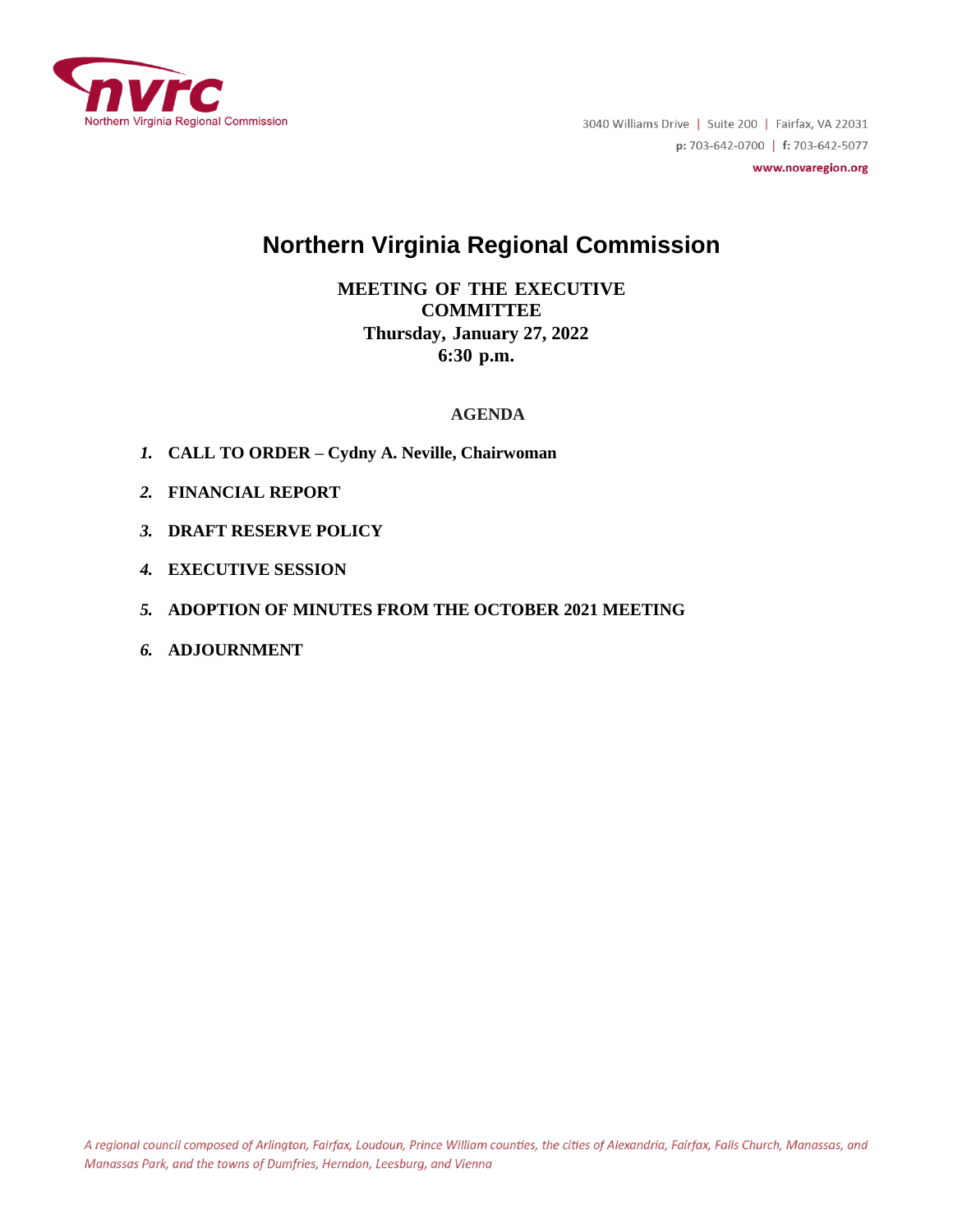### **SUMMARY OF REVENUE AND EXPENSES December 31, 2021**

|                                                                                                                                                                                                                                                                                                              |    | <b>CURRENT</b><br><b>MONTH</b>                                                         |    | <b>FISCAL YEAR</b><br>2022 Cumulative<br><b>Total</b><br>6<br>months                       |    | <b>Adopted</b><br><b>FISCAL YEAR</b><br><b>2022 FINANCIAL</b><br><b>PLAN</b>                     |    | <b>Actual is:</b>                                                                                                             |  |
|--------------------------------------------------------------------------------------------------------------------------------------------------------------------------------------------------------------------------------------------------------------------------------------------------------------|----|----------------------------------------------------------------------------------------|----|--------------------------------------------------------------------------------------------|----|--------------------------------------------------------------------------------------------------|----|-------------------------------------------------------------------------------------------------------------------------------|--|
| <b>REVENUE EARNED</b>                                                                                                                                                                                                                                                                                        |    |                                                                                        |    |                                                                                            |    |                                                                                                  |    |                                                                                                                               |  |
| Local (50¢) and State Contributions \$<br>Local (10¢) Designated Contribution<br><b>Local Agreements</b><br><b>State Grants and Contracts</b><br><b>Direct Federal Grants and Contracts</b><br>Indirect Federal Grants and Contrac<br><b>Shared Facilities Revenue</b><br>Other<br>Interest<br>Miscellaneous |    | 118,850<br>11,576<br>42,163<br>20,999<br>221,483<br>216,619<br>16,198<br>31,414<br>144 | \$ | 713,100<br>94,923<br>250,624<br>84,644<br>422,246<br>1,825,305<br>95,452<br>128,873<br>697 | \$ | 1,426,215<br>252,054<br>634,469<br>249,994<br>63,720<br>4,624,692<br>193,176<br>495,370<br>3,000 | \$ | lower/(higher) than plan<br>713,115<br>157,131<br>383,845<br>165,350<br>(358, 526)<br>2,799,387<br>97,724<br>366,497<br>2,303 |  |
| <b>Total Revenue</b>                                                                                                                                                                                                                                                                                         | \$ | 679,445                                                                                | \$ | 3,615,864                                                                                  | \$ | 7,942,690                                                                                        | \$ | 4,326,826                                                                                                                     |  |
| <b>EXPENSES</b>                                                                                                                                                                                                                                                                                              |    |                                                                                        |    |                                                                                            |    |                                                                                                  |    | lower/(higher) than plan                                                                                                      |  |
| Personnel<br>Consultants / Contracts<br><b>Housekeeping Expenses</b><br><b>Operating Expenses</b><br><b>Duplicating Expenses</b><br><b>Travel and Conference Expenses</b><br><b>Recruit and Development Expenses</b><br>Other                                                                                | \$ | 187,860<br>393,306<br>53,071<br>3,727<br>940<br>2,236<br>307                           | \$ | 1,106,288<br>2,012,441<br>293,278<br>50,660<br>16,210<br>7,365<br>150<br>2,114             | \$ | 2,500,217<br>4,489,918<br>627,183<br>99,119<br>41,100<br>37,041<br>7,000<br>5,000                | \$ | 1,393,929<br>2,477,477<br>333,905<br>48,459<br>24,890<br>29,676<br>6,850<br>2,886                                             |  |
| <b>Total Expenses</b>                                                                                                                                                                                                                                                                                        | \$ | 641,445                                                                                | \$ | 3,488,505                                                                                  | \$ | 7,806,578                                                                                        | \$ | 4,318,073                                                                                                                     |  |
| <b>INCOME OVER (UNDER) EXPENSES</b>                                                                                                                                                                                                                                                                          | \$ | 38,000                                                                                 | \$ | 127,359                                                                                    | \$ | 136,112                                                                                          | \$ | 8,753                                                                                                                         |  |
|                                                                                                                                                                                                                                                                                                              |    |                                                                                        |    |                                                                                            |    |                                                                                                  |    |                                                                                                                               |  |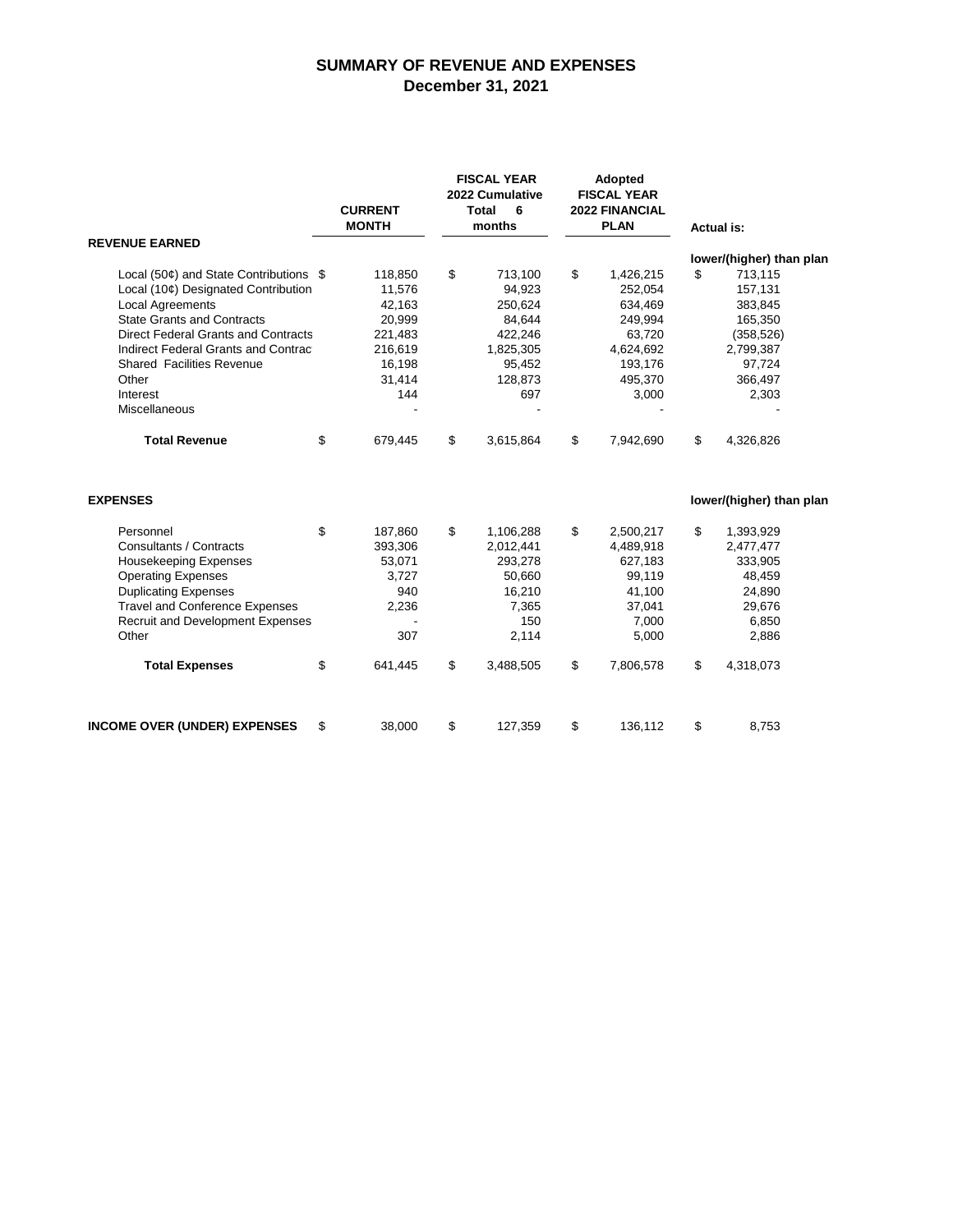# **PURPOSE OF RESERVE POLICY**

The purpose of the Reserve Policy for the Northern Virginia Regional Commission is to ensure the stability of the mission, programs, staff talent, and ongoing operations of the organization. The Commission's intent is to have a sustainable, internal source of funds for situations such as one-time unbudgeted expenses, a sudden increase in expenses, an unanticipated loss in funding, a temporary interruption in revenue receipts or uninsured losses. To achieve this end, the Commission establishes two restricted reserves with specific goals that also permit maintaining an appropriate level of undesignated cash assets in its fund balance.

This Reserve Policy will be implemented in concert with the other governance and financial policies of the Northern Virginia Regional Commission and is intended to support the goals and strategies contained in these related policies and in strategic and operational plans.

# **1. Creation and Funding of Capital Reserve**

A Capital Reserve is established to provide funding for unbudgeted capital expenditures including such items as technology advances, equipment, etc.

The Capital Reserve may be funded with surplus unrestricted funds and/or budget appropriations. The Board of Commissioners may from time to time direct specific allocations to the Capital Reserve.

The Commission shall keep a minimum of \$100,000 in said reserve, unless otherwise determined and authorized by action of the Board of Commissioners.

It is the intention of the Northern Virginia Regional Commission that the Capital Reserve be replenished, when used, within a reasonably short period of time.

# **2. Creation and Funding of Operating Reserve**

An Operating Reserve is established to mitigate a sudden increase in expenses, an unanticipated loss in funding, a temporary interruption in revenue receipts or uninsured losses. The Operating Reserve is not intended to replace a permanent loss of funds or to eliminate an ongoing budget gap.

The Operating Reserve may be funded with surplus unrestricted funds and/or budget appropriations. The Board of Commissioners may from time to time direct specific allocations to the Capital Reserve.

The amount of the Operating Reserve shall be established each year at the time the Commission adopts its annual budget for the upcoming fiscal year. The Commission's goal is to keep in the Operating Reserve an amount sufficient to maintain ongoing operations and programs for four to six months of average operating costs, unless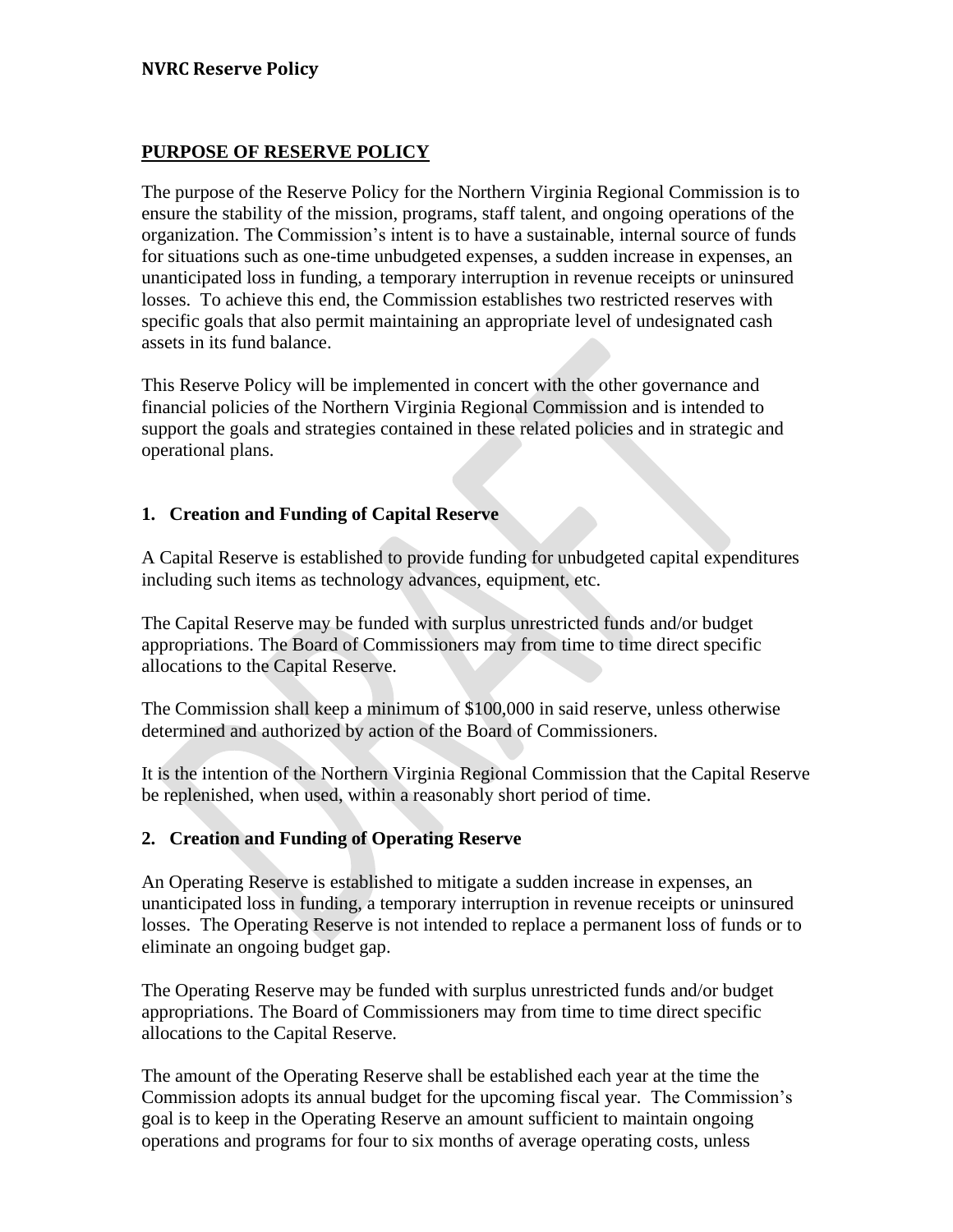# **NVRC Reserve Policy**

otherwise determined and authorized by action of the Board of Commissioners.

The calculation of average monthly operating costs includes all budgeted, recurring, predictable expenses such as salaries and benefits, occupancy, office, travel, program and ongoing contract services. It excludes pass-through programs funding, depreciation, inkind and other non-cash expenses.

# **3. Accounting for Reserves**

The Capital and Operating Reserves shall be recorded in the financial records as board-designated reserves. The funds shall be available in cash or cash equivalents. These reserve funds shall be maintained in segregated general ledger accounts and shall be invested in accordance with the Commission's usual investment practices.

### **4. Use of Reserves**

Using designated reserve funds requires the following steps:

### **a. Identification of appropriate use of reserve funds.**

The Executive Director will identify each proposed use of reserve funds and will confirm that the use is consistent with the purpose of the reserve as described in this Policy. This step requires justification for use of the funds, and assessment of the availability of any other sources of funds before using reserve funds.

### **b. Authority to use reserves**

The Executive Director will submit a request to use reserve funds to the Executive Committee of the Board of Commissioners. The request will include the purpose of using the funds and the plan for replenishment, recognizing that it is the Commission's goal to replenish reserve funds to the target amounts within twelve months. The Executive Committee will approve, disapprove, or modify the request and will forward its recommendation the Board of Commissioners, which will be responsible for authorizing use of funds from either reserve.

# **5. Reporting and monitoring**

The Executive Director is responsible for ensuring that reserve funds are maintained and used only as described in this Policy. Upon approval for the use of reserve funds, the Executive Director will maintain records of the use of funds and report regularly to the Executive Committee/Board of Commissioners progress in restoring the Fund to the target minimum amount.

The Executive Director shall provide to the Commission a regular financial report on the cash and non-cash net assets in the fund balance, including the undepreciated value of furniture and equipment, the balance of the restricted reserves, and the amount of undesignated cash assets.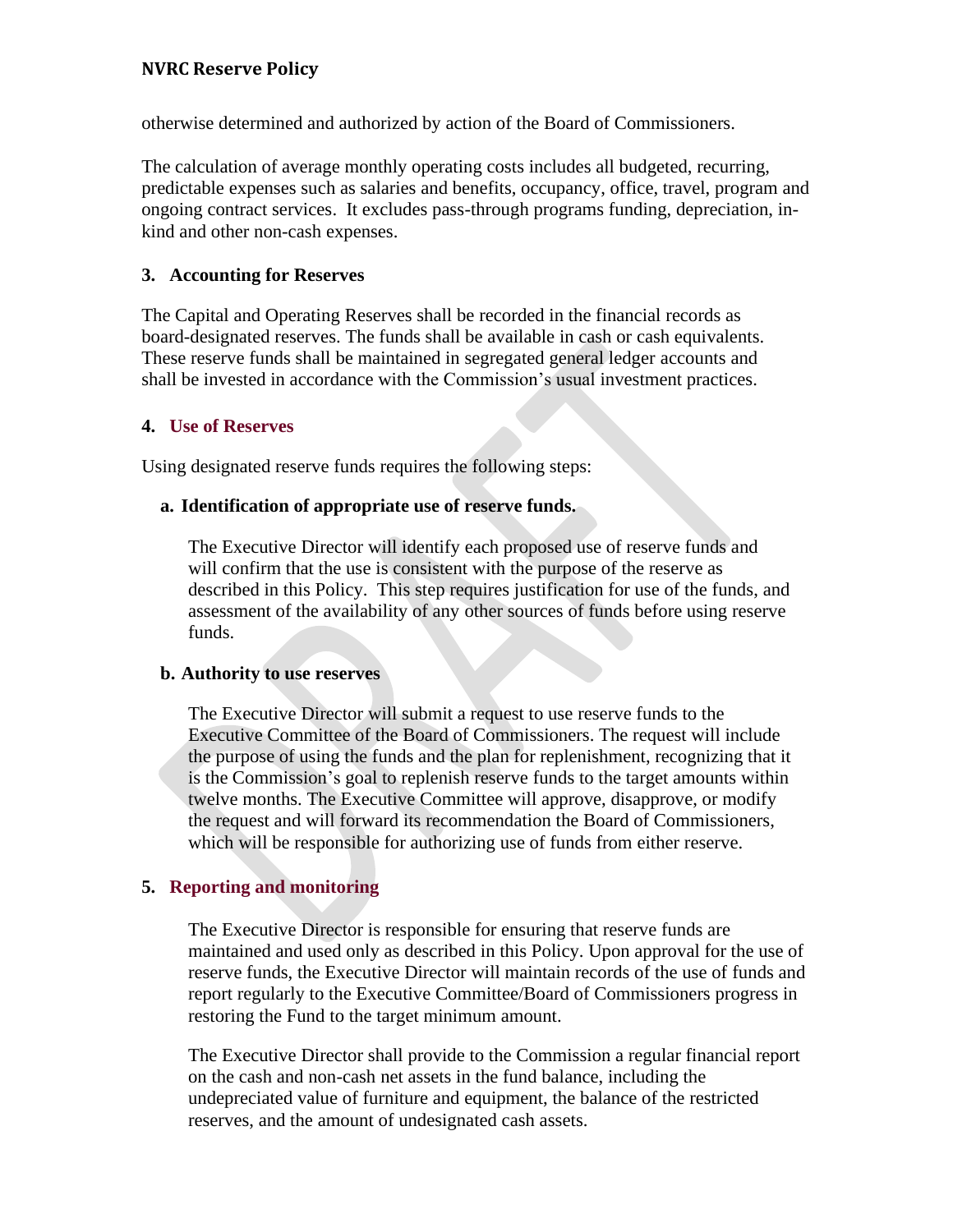### **6. Review of Reserve Policy**

This Policy will be reviewed every other year, at minimum, by the Executive Committee, or sooner if warranted by internal or external events or changes. Changes to the Policy will be recommended by the Executive Committee to the Board of Commissioners.

# **7. Undesignated Cash Assets in Fund Balance**

The Commission expects to maintain a fund balance with an amount of undesignated surplus funds that will have, on an ongoing basis, a dynamic role in relation to the Commission's month-to-month operating costs, and that may increase or decrease accordingly, should there be, for example, unexpected income or a need to expend funds before they are reimbursed from a grant source. The target minimum amount will be reviewed and adjusted no less than annually in response to internal and external changes.